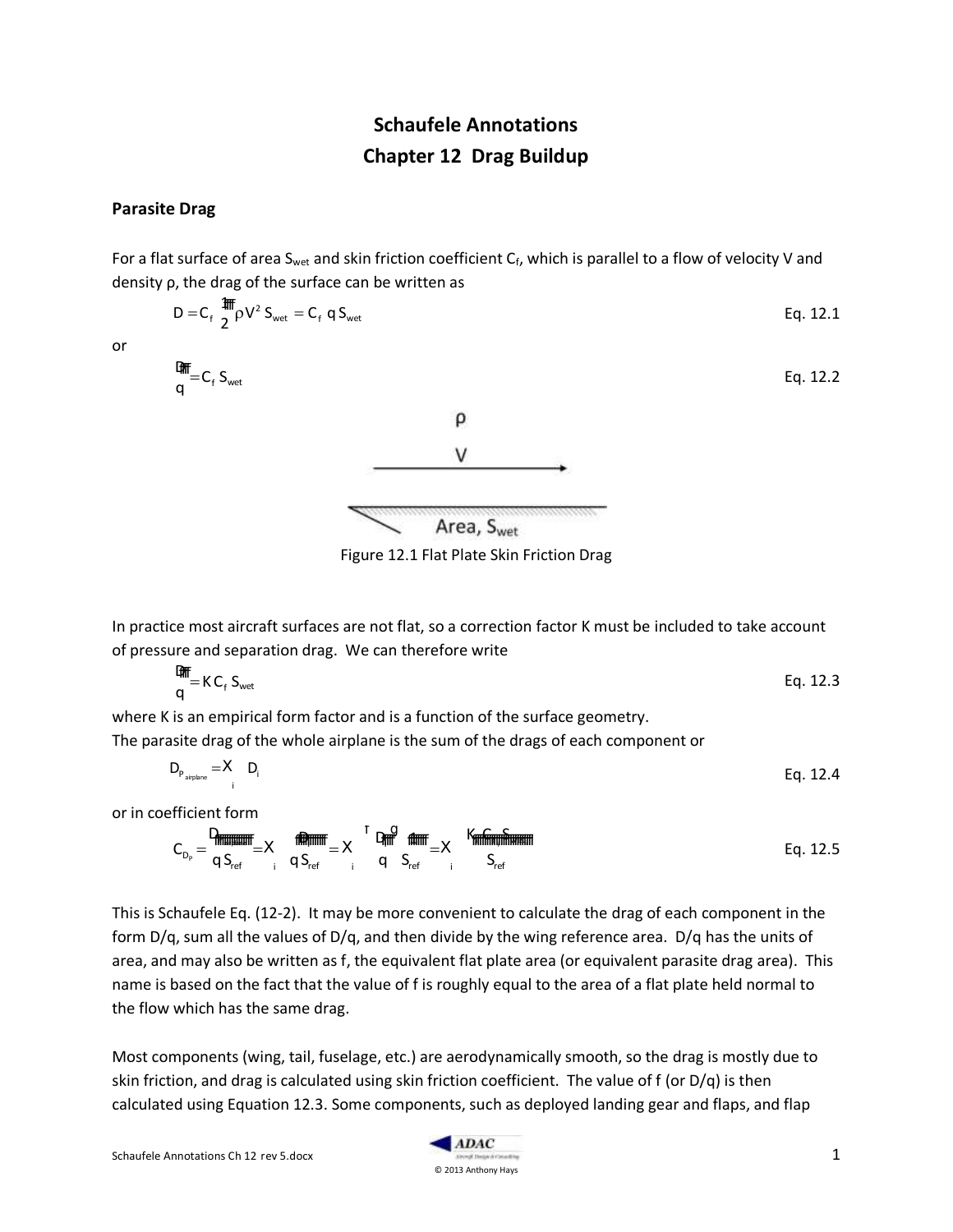hinges (in Schaufele's book), are bluff, so drag is mostly due to separation. For these cases, drag is often calculated based directly on the equivalent flat plate area f, and skin friction drag is not calculated. Drag of bluff components may be stated as f/(unit area), in which case this coefficient must be multiplied by the component frontal area (normal to the flow) to obtain the value of f. In Schaufele's book the flap hinge drag increment is stated directly as f.

Eq. 12.5 may therefore be written as:

$$
C_{D_p} = \frac{X^{\text{max}}}{S_{\text{ref}}} \tag{Eq. 12.6}
$$

It may be more convenient to think of drag buildup in this format. Either the values of  $\Delta C_{D_p}$  may be summed for all components, or the values of D/q for all components may be summed, and then divided by S<sub>ref</sub>.

In an industrial-grade mission sizing and design optimization computer program, the aircraft undergoes subtle changes of shape every time the computer loops through a weight iteration, or the design parameters of the airplane are changed. Typically the design parameters that are held constant, or modified under the control of the program are:

- Wing: AR<sub>wing</sub>, Λ<sub>wing</sub>, λ<sub>wing</sub>, (t/c)<sub>wingroot</sub>, (t/c)<sub>wingtip</sub>
- Horizontal tail: AR<sub>H</sub>, Λ<sub>H</sub>, λ<sub>H</sub>, (t/c)<sub>H</sub>, V<sub>H</sub>,
- Vertical tail: AR<sub>V</sub>,  $\Lambda_{\vee}$ ,  $\lambda_{\vee}$ ,  $(t/c)_{\vee}$ , V<sub>v</sub>,
- Nacelle:  $I_{\text{pvlon}}/d_{\text{nac}}$ ,  $d_{\text{nac}}/$ thrust,  $I_{\text{nac}}/$ thrust
- $\bullet$  Fuselage:  $I_{\text{fuse}}$ ,  $d_{\text{fuse}}$ ,  $I_{\text{target}}/I_{\text{fuse}}$

The computer program then calculates the wetted area of the components, and excludes from each component the areas of the intersections, as illustrated in Fig 12.2. In this chapter of Schaufele the configuration is assumed to be fixed, so there is no requirement for iteration.



Figure 12.2 Wetted area buildup

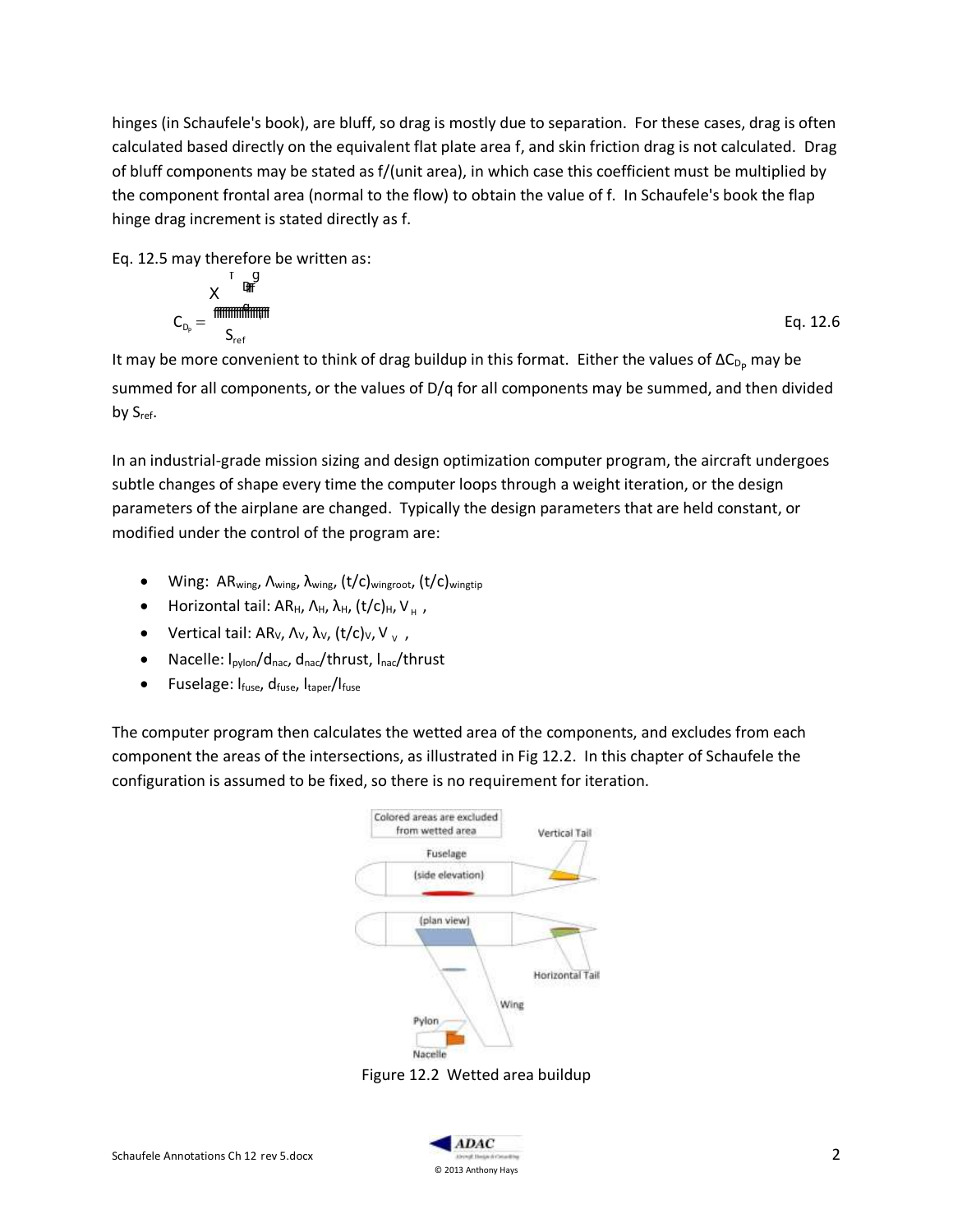Thrust and drag accounting for the nacelle and pylon is a matter for negotiation between the airframe manufacturer and the engine manufacturer. Usually drag due to the area of the nacelle and pylon that is scrubbed by the fan exhaust is subtracted from engine thrust. Sometimes the engine manufacturer will take responsibility for all nacelle drag. Parasite drag buildup can easily be calculated using a spreadsheet using a table with the format shown in Figure 12.3.

| Component       | S <sub>wet</sub><br>(ft <sup>2</sup> ) | $S_{xs}$ (ft <sup>2</sup> ) | $I_{ref}$ (ft) | <b>RN</b> | К | $C_f$ | $f_{\rm}$<br>$S_{\rm xs}$ | $f(f t^2)$ | $\Delta C_{D_p}$                     |
|-----------------|----------------------------------------|-----------------------------|----------------|-----------|---|-------|---------------------------|------------|--------------------------------------|
| Wing            |                                        |                             |                |           |   |       |                           |            |                                      |
| Fuselage        |                                        |                             |                |           |   |       |                           |            |                                      |
| Horiz. Tail     |                                        |                             |                |           |   |       |                           |            |                                      |
| Vert. Tail      |                                        |                             |                |           |   |       |                           |            |                                      |
| Pylons          |                                        |                             |                |           |   |       |                           |            |                                      |
| <b>Nacelles</b> |                                        |                             |                |           |   |       |                           |            |                                      |
| Flap Hinges     |                                        |                             |                |           |   |       |                           | 0.15       |                                      |
| Slats           |                                        |                             |                |           |   |       |                           |            |                                      |
| Flaps           |                                        |                             |                |           |   |       |                           |            |                                      |
| LG              |                                        |                             |                |           |   |       |                           |            |                                      |
| Total           |                                        |                             |                |           |   |       |                           |            | $\sum$ Σ ΔC <sub>D<sub>p</sub></sub> |



In Figure 12.3

- $\bullet$  S<sub>wet</sub> is calculated (and remember to include both sides of a lifting surface).
- $\bullet$  l<sub>ref</sub> is the overall length of the fuselage, pylon, nacelles, or other streamlined, non-lifting surface. For a lifting surface it is the length of the m.a.c. (there is no need to calculate the m.a.c. of the exposed area; the reference area m.a.c. is close enough).
- RN is the Reynolds Number based on reference area.
- K is the form factor using Schaufele Figures 12-3 and 12-4. In a computer program this may also be a function of Mach number.
- C<sub>f</sub> is the turbulent skin friction coefficient (Schaufele Fig. 12-2). In a computer model this is also expressed in an algebraic form, including a Mach term.
- $f = K C_f S_{wet}$
- $\bullet$  f/S<sub>xs</sub> is the flat plate drag per unit cross-sectional area.
- $\triangle C_{\text{D}} = f/S_{\text{ref}}$

The curve of Schaufele Fig. 11-2 can be expressed as

$$
C_f = \text{log}_{10} \frac{\text{min} \cdot \text{min} \cdot \text{min}}{\text{log}_{10} \cdot \text{R}_L}
$$

Eq. 12.8

 $C_f$  is a function of surface finish, and this expression is only valid for a typical metal aircraft skin condition, as stated in the figure.  $C_f$  is also a function of Mach number (independently of Reynolds number), but the correction is small for subsonic Mach numbers (a doubling of Mach number from 0.4

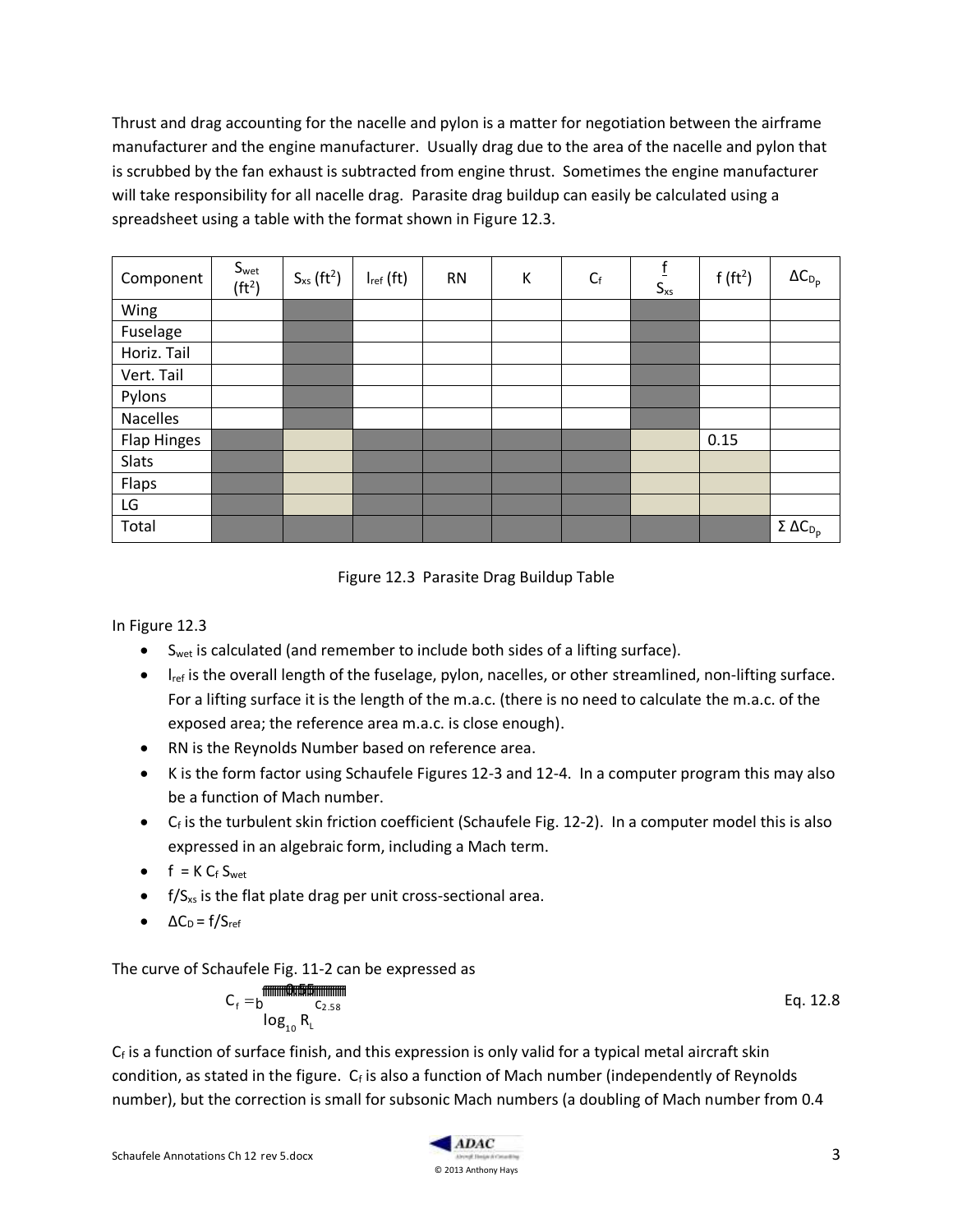to 0.8 results in a decrease in  $C_f$  of about 4%) and is omitted here (Ref 12.1). Fig. 12-2 (and the expression above) is valid for a Mach number of 0.5 (Ref. 12.2).

Boxes shaded in light grey are not required to be used in these exercises. However, in some cases component drag will be quoted as D/q per unit cross-section area, in which case these boxes will be used. In this example, the suggested value of f for flap hinge fairings (which are prominent on a DC-9 and DC-10, and slightly less prominent on the 787) as 0.15 ft<sup>2</sup>. This value is valid for a DC-9 only. The cell values for hinge cross-section area and hinge D/q per unit area can therefore be left blank because the final value is given. Airplanes with plain flaps will not have exposed flap hinges. Airplanes with multiple slotted flaps will normally have fairings that have a form factor as for a fuselage shape. The drag calculation will therefore be performed as for a fuselage.

In the calculation of the nacelle form factor, Schaufele uses the external diameter of the nacelle. This is incorrect. Most of the air within the nacelle maximum diameter passes through the engine, and the form factor should be based on the fact that some air passes around the outside of the nacelle. The equivalent form factor is:

$$
D_{\text{equiv}} = Q D_n^2 \, \text{C} D_h^2
$$
 Eq. 12.7

where  $D_n$  is the nacelle maximum diameter and  $D_n$  is the highlight diameter. The highlight is the line around the most forward surface of the nacelle. Typically  $D_h = 0.8 D_n$  so that  $D_{equiv} = 0.6 D_n$ , and  $D_{equiv}$ should be used in calculating nacelle form factor.

Schaufele factors the sum of all values of D/q by 1.1 to account for miscellaneous drag items. Often these drag items will be broken down into more detail, and will include interference drag factors, which are a function of the two components in question.

In Schaufele Figure 12-11 the value of  $C_D$  at Mach numbers below the drag rise is shown as being constant with Mach number. This is not quite correct. Schaufele Figure 12-2 shows that the skin friction coefficient  $C_f$  (and thus  $C_D$ ) decreases with increasing Reynolds number. This implies that when flying at a constant altitude,  $C_D$  decreases with increasing speed. The effect is fairly small (a doubling of speed results in less than 10% decrease in  $C_f$ ) but not insignificant.

# **Airplane Parasite Drag**

The equivalent skin friction coefficient for the whole airplane,  $C_F$ , is defined in Schaufele Eq. (12-4) as

$$
C_{\scriptscriptstyle F}=\frac{\text{effiff}}{S_{\scriptscriptstyle wet}}
$$

where f is the equivalent flat plate area for the whole airplane. Combining this with Schaufele Eq. (12-3)  $f = C_{D_P} S_{ref}$ 

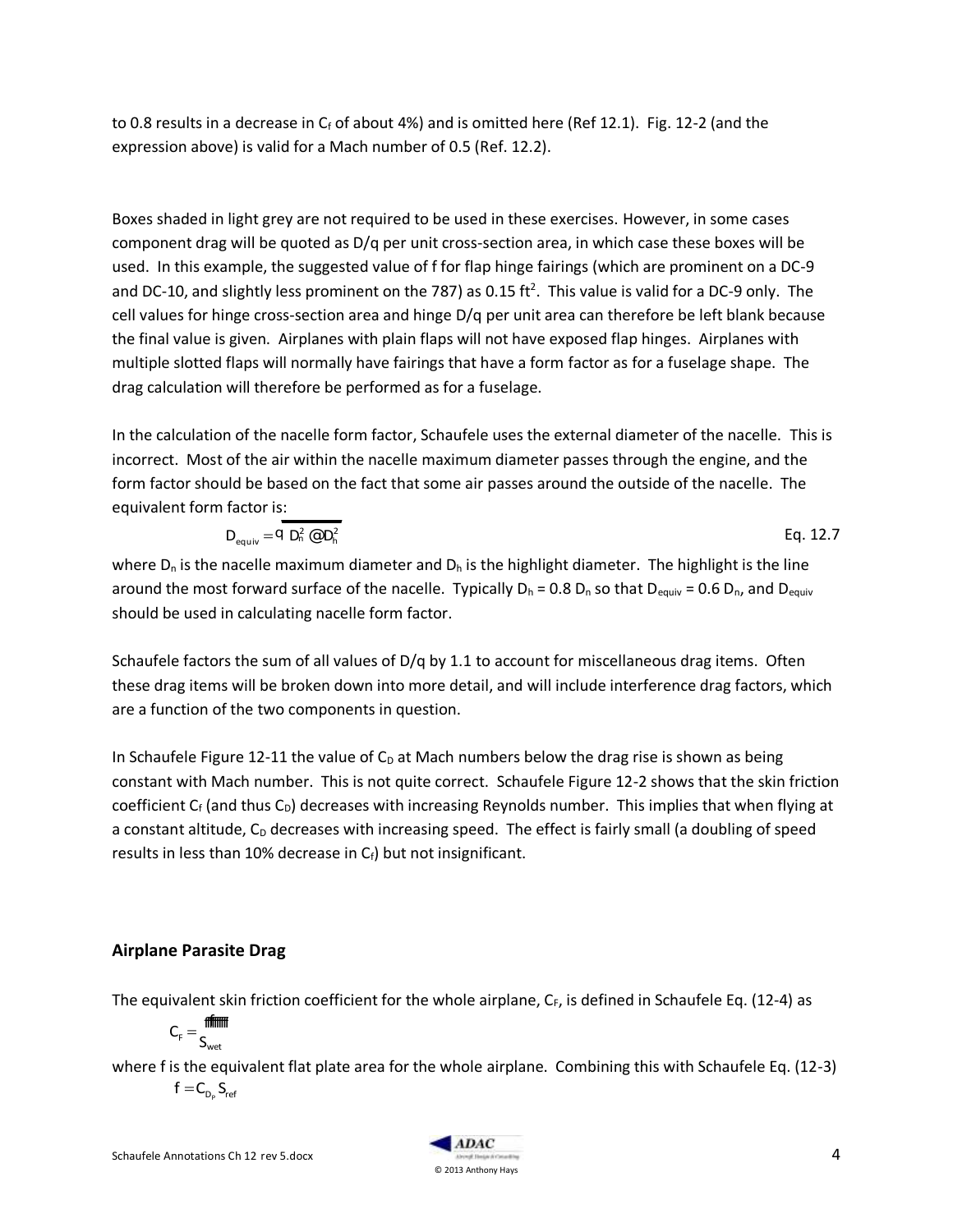we can write

$$
\text{C}_{_{D_{\rho}}} \!=\! \! \frac{\text{matrix}}{\text{S}_{\text{ref}}}= \text{C}_{\text{F}} \frac{\text{S}_{\text{eff}}}{\text{S}_{\text{ref}}}
$$

This provides us with a quick and easy way of calculating  $C_{D_p}$ . Schaufele Fig. 12-6 shows us that for most civil jets  $C_F = 0.003$ . From a knowledge of airplane wetted area and wing reference area, it is therefore possible to estimate C<sub>D<sub>P</sub> reasonably accurately for this class of airplane. For other classes of airplane,</sub> there is a larger variation in  $C_F$  so this short-cut method is much less accurate.

#### **Drag due to Lift**

Unfortunately engineers use the term "induced drag" when they mean "drag due to lift". To compound the issue, drag due to lift is usually written as C<sub>D<sub>i</sub>. Drag due to lift has two components, inviscid drag due</sub> to lift, and viscous drag due to lift. Inviscid drag due to lift is induced drag, and comprises about 2/3 of total drag due to lift at cruise. On a finite wing, the tip vortices induce a downwash in the area of the wing that rotates the local lift vector aft. The component of the local lift vector in the direction of the free stream flow is induced drag. The bound vortex on the wing, in combination with the free-stream flow, produces higher velocities on the upper surface of the wing, and lower velocities on the lower surface. These increased velocities produce increased skin friction drag and flow separation, which appear as viscous drag due to lift.

#### **L/D vs C<sup>L</sup> Plot**

The value of lift to drag ratio L/D may be written as:

$$
\frac{\text{4.13}}{D} = \frac{\text{4.13}}{C_{D}} = \frac{12.10 \text{ Eq}}{C_{D_{P}} + \frac{\text{4.13}}{12.10}} = 12.10
$$

The calculation of parasite drag coefficient  $\mathsf{C}_{\mathsf{D}_{\mathsf{p}}}$  is described above. Using Schaufele Fig. 12-9, the calculation of drag due to lift is straightforward, with a knowledge of the wing geometry and parasite drag coefficient.

The graph in the upper half of Fig. 12-9 reflects the fact an aircraft with a larger fuselage diameter as a percentage of wing span will most likely have a larger value of  $\mathsf{C}_{\mathsf{D}_{\rho}}.$  At the same time it will also have a larger reduction in spanwise lift distribution at the centerline. This change from the ideal elliptical distribution will result in a reduction in airplane efficiency factor.

When generating plots of L/D versus  $C_L$  for different Mach numbers, you must take account of the fact that C<sub>D<sub>c</sub> is a function of both C<sub>L</sub> and Mach number. From Schaufele Fig. 4-8, for a given value of wing</sub> sweep angle and average thickness ratio, find the relationship between  $M_{\text{DIV}}$  and  $C_L$ . From Schaufele Fig.

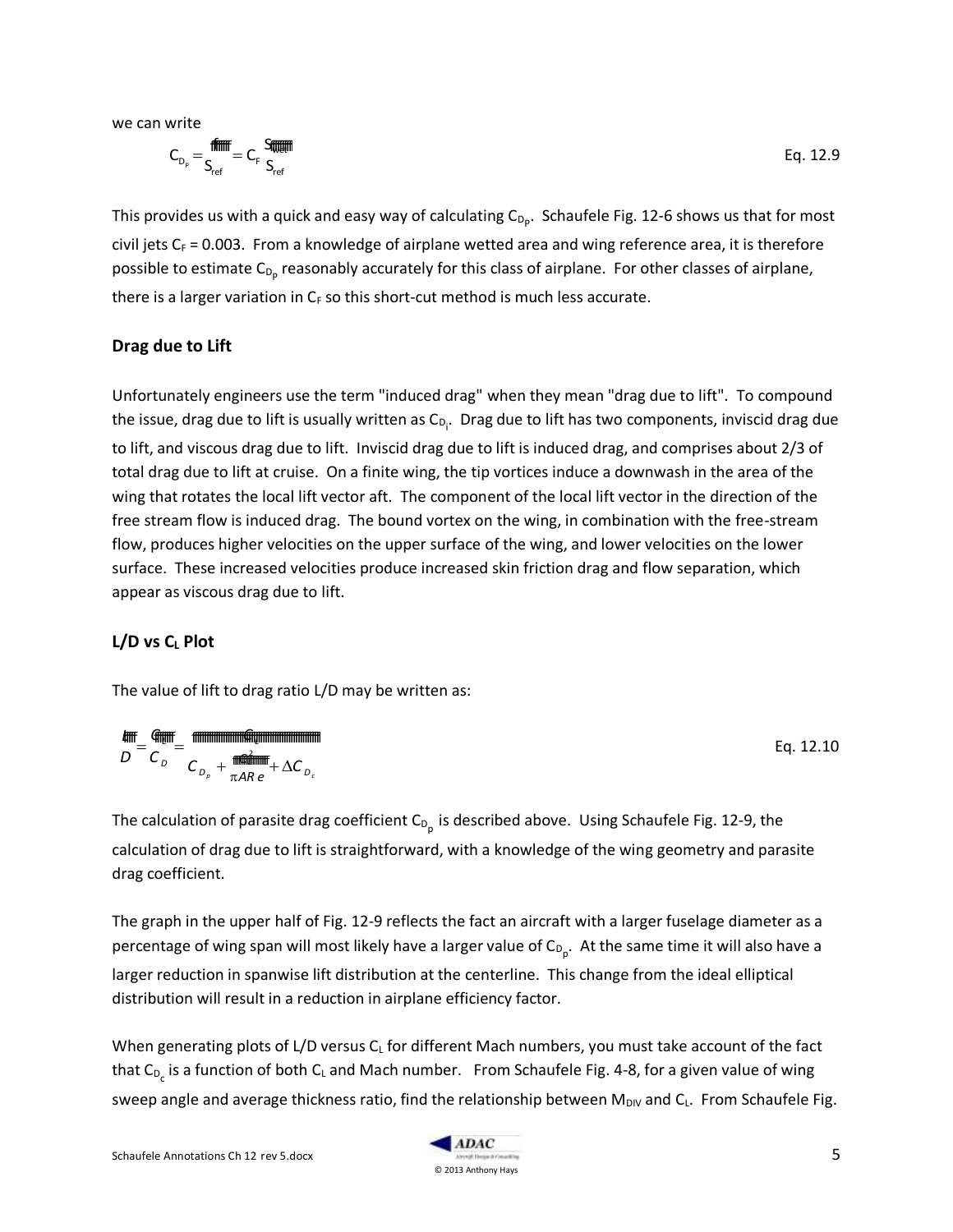12-10, for a given Mach number and  $C_L$  (from which you now know M<sub>DIV</sub> and hence (M-M<sub>DIV</sub>)), you could calculate ΔC $_{\rm{D_c}}$  except that it would be somewhat tedious to do manually.

To generate a plot of L/D versus C<sub>L</sub> using a spreadsheet, the relationship between ΔC<sub>D<sub>c</sub> and (M-M<sub>DIV</sub>)</sub> must be expressed analytically. An example, which may be used for the design exercise, is:

$$
\Delta C_{D_c} = \frac{1163}{1163} \begin{bmatrix} 1 & 0 & 0 & 0 \\ 0 & 0 & 0 & 0 \\ 0.972 & 0.945 + M & 0 & 0 \end{bmatrix} \begin{bmatrix} 0 & 0.0002 & 0 & 0 \\ 0 & 0 & 0 & 0 \\ 0 & 0 & 0 & 0 \end{bmatrix}
$$
 Eq. 12.11

This function will have negative values when (M-M<sub>DIV</sub>) < -0.4, so the value of ΔC<sub>D<sub>C</sub> can be set to zero for</sub> that condition in a spreadsheet using an Excel conditional function:

IF(condition, value\_if\_true, value\_if\_false) In reality, the value of ΔC<sub>D<sub>C</sub> reduces to zero when (M-M<sub>DIV</sub>) < -0.1 or thereabouts, but the resulting error</sub> in the value of  $C_D$  is quite small, so the function is adequate for this exercise.

There is no consensus as to the definition of  $M_{\text{Div}}$ . Common definitions are for the values of M when:

- $\Delta C_{\text{D}_c} = 0.0020$ (Boeing definition)
- $\bullet$  $\frac{\Delta \mathbf{F}}{\Delta \mathbf{F}} = 0.1$  $\Lambda M$ (Douglas definition)

The Douglas definition results in a higher value of  $M_{\text{DIV}}$  than the Boeing definition. As can be seen from Schaufele Fig. 12-10, a value of  $\Delta C_{D_c}$  = 0.0016 is used in this figure, and this produces a value of M<sub>DIV</sub> that is lower than either the Boeing or Douglas definitions. Eq. 12.11, shown above, meets the Boeing definition.

# **Landing Configuration**

Schaufele Fig. 12-15 shows the increase in landing gear parasite drag for one aircraft configuration (probably for the DC-9). Figure 12.4 (from Reference 12.3) shows a more general set of data for different aircraft types.

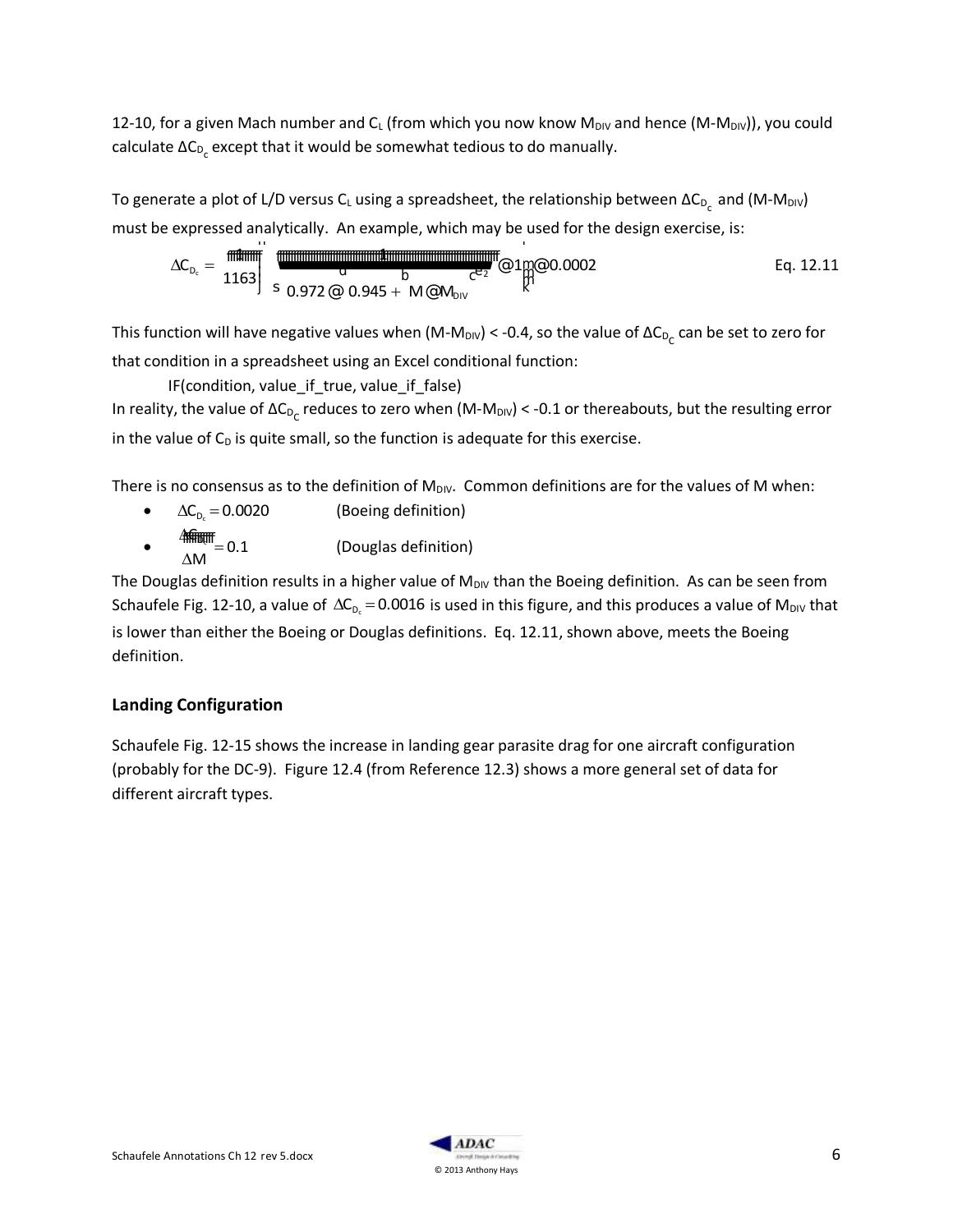

Fig. 12-4 Flap Drag as Function of Deflection

Schaufele Fig. 12-17 shows the parasite drag increment due to landing gear extension for one aircraft configuration (probably also for the DC-9). However, the drag increment is also a function of aircraft type, and the relationship shown in Fig. 12-17 is valid for large transports only. It is better to express landing gear drag in the form  $D/q$ , rather than  $\Delta C_D$ , so that the drag definition is independent of wing area.



Figure 12.5 Parasite Drag Increment due to Landing Gear Extension

Figure 12.5 shows additional relationships for medium/small transports, and general aviation.

### References

- 12.1 Raymer, D.P., "Aircraft Design: A Conceptual Approach, 4th Edition", AIAA, 2006
- 12.2 Shevell, R.S., "Fundamentals of Flight, 2nd Edition", Prentice Hall, 1983